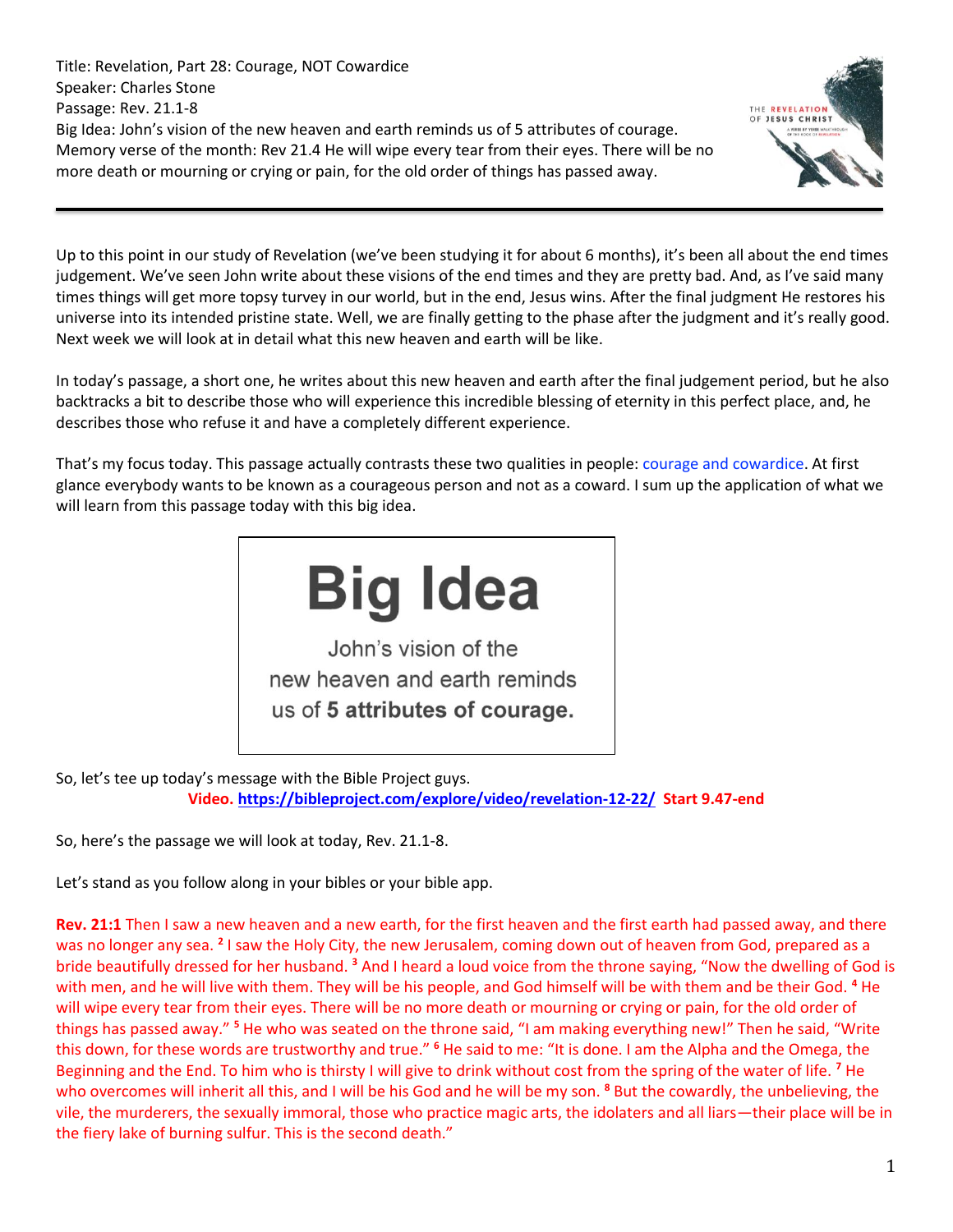The theme in these last two chapters, when God remakes everything to bring it back to his intended order mirrors events in Genesis.

- **Genesis** tells us that God created the heavens and the earth.
	- o **Revelation** tells us that about a new heaven and earth.
- **Genesis** tells us that God created the sun, moon, and stars for light.
	- o In **Revelation** we learn that we don't need those lights because the glory of God and the Lamb will be the light source.
- **Genesis** describes a paradise lost.
	- o **Revelation** describes a paradise restored.
- Genesis tells of the cunning and power of the devil.
	- o **Revelation** tells us that the devil has been bound and hurled into this a lake of fire.
- **Genesis** pictures humanity fleeing from God as Adam and Eve became self-conscious due to their sin.
	- o **Revelation** shows a wonderful, perfect communion with God where sin is no more.
- **Genesis** tells us of the tree of life with an angel guarding that kept Adam and Eve out of the garden after they sinned.
	- o **Revelation** tells us that of the access to this tree in the new heaven and earth.

Remember the theme of Revelation, God is in charge and Jesus wins.

The Jewish people dreamed of a new heaven and earth and Isaiah prophesied about it.

*"Behold, I will create new heavens and a new earth. The former things will not be remembered, will they come to mind. (Isaiah 65.17)*

# **Rev. 21:1 Then I saw a new heaven and a new earth, for the first heaven and the first earth had passed away, and there was no longer any sea.**

It's important to realize that human vocabulary is insufficient to describe how incredible and awesome the new heaven and earth will be like.

The first heaven and earth refer to the whole of life in the world (not heaven up there as we usually think of it). This world is tainted by sin, death, suffering, and idolatry and is not permanent.

In the new heaven and new earth, the two are finally completely united. There will never again be an earth "down here" and a heaven "up there." $1$ 

The Greek word for "new" (*kaine*) means new in quality, fresh, rather than recent or new in time (*neos*). The heaven and earth are new because of the presence of a new community of people who are loyal to God and the Lamb in contrast to the former earth in which a community of idolaters lived. (Expositors). This implies that God will renovate the told heaven and earth by stripping it of everything that is sinful or destructive or causing sorrow or pain. It will be a place like the garden of Eden.

The sea, as we now know it, is no more. The sea, as used in Revelation, represents the origin of evil and rebellions nations, the place of the dead, and the main arena where idolatry takes place.

<sup>1</sup> Osborne, G. R. (2016). *[Revelation: Verse by Verse](https://ref.ly/logosres/vbv87rev?ref=Bible.Re21.1-2&off=2391&ctx=th+(see+Gen+28:12).+~In+the+new+heaven+an)* (p. 339). Bellingham, WA: Lexham Press.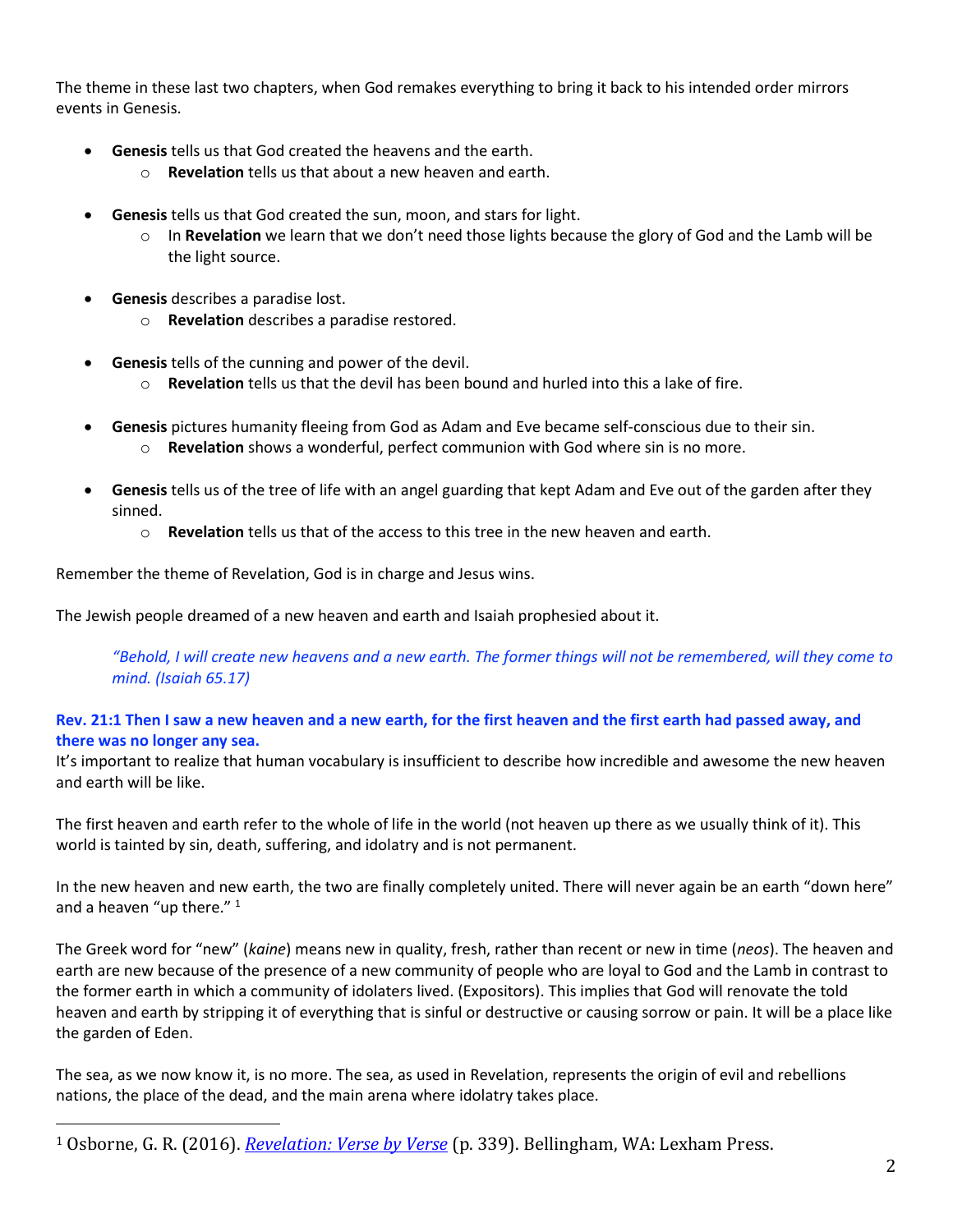So, when the sea is no more, it means that there will be no longer any threat from satan or tribulation, evil or death, not necessarily mean that large bodies of water like the oceans disappear.

# **2 I saw the Holy City, the new Jerusalem, coming down out of heaven from God, prepared as a bride beautifully dressed for her husband.**

This new heaven and earth, he describes as a city, an actual place and calls to mind concepts like permanent residency, many inhabitants, safety, security, fellowship.

Jesus is preparing that place for us, and he told his disciples that... *I am going there to prepare a place for you. (John 14.2)*

The image of a bride captures the awe of the moment and the anticipation when we see the groom first see his wife in a wedding.

After the new Jerusalem descends there appears to be no difference between heaven and earth.<sup>2</sup> They have been amalgamated into one.

In the verses that follow he writes that in the end, God will uniquely dwell with us in these ways.

- 1. He will be with us.
- 2. He will remove every tear of sadness or grieving.
- 3. He will abolish death
- 4. He will remove all pain, physical, mental and social pain.

**<sup>3</sup> And I heard a loud voice from the throne saying, "Now the dwelling of God is with men, and he will live with them. They will be his people, and God himself will be with them and be their God.** 

This is both now and in the future. God dwells with us through his spirit. In the future we will perfectly experience Him without the distractions and the sullying effect of sin, heartache, and sorrow.

In daily life our conscious awareness and focus on God wanes, it comes and goes. But in heaven, it won't. God's dwelling with us will be perpetually felt and experienced. We will perpetually and permanently be aware of His presence.

There are two words totally different in meaning but similar in sound which in early Christian thought became closely connected. *Skēnē* is one, the word dwelling or tent here, and the Hebrew *Shechinah, the glory of God*, is the other. *SKĒNĒ—SHECHINAH*—hear the connection in sound? Well this similar sound made it so that hearing one made you think of the other. As a result, to say that the *skēnē* of God is to be with us humans immediately brought the thought that the *shechinah* of God is to be with us humans as well.<sup>3</sup>

## **<sup>4</sup> He will wipe every tear from their eyes. There will be no more death or mourning or crying or pain, for the old order of things has passed away. 5 He who was seated on the throne said, "I am making everything new!"** God melds heaven and earth into one pristine place where we will spend eternity.

It's not like earth will be a shell of itself floating in space like the Star Wars destroyed Death Star.



Behold, I will create new heavens and a new earth.  $(1s 65.17)$ 

Isaiah prophesied this when he said, *"Behold, I will create new heavens and a new earth." (Isaiah 65.17)*

<sup>2</sup> Morris, L. (1987). *[Revelation: an introduction and commentary](https://ref.ly/logosres/tntc87reus?ref=Bible.Re21.2&off=653&ctx=s+with+men%E2%80%99+(v.+3).+~In+fact+after+the+ne)* (Vol. 20, p. 233). Downers Grove, IL: InterVarsity Press.

<sup>3</sup> Barclay, W. (2004). *[Revelation of John](https://ref.ly/logosres/ndsb87rev02?ref=Bible.Re21.3-4&off=1192&ctx=+that+presence.%0a(2)+~There+are+two+words+)* (Vol. 2, p. 228). Louisville, KY; London: Westminster John Knox Press.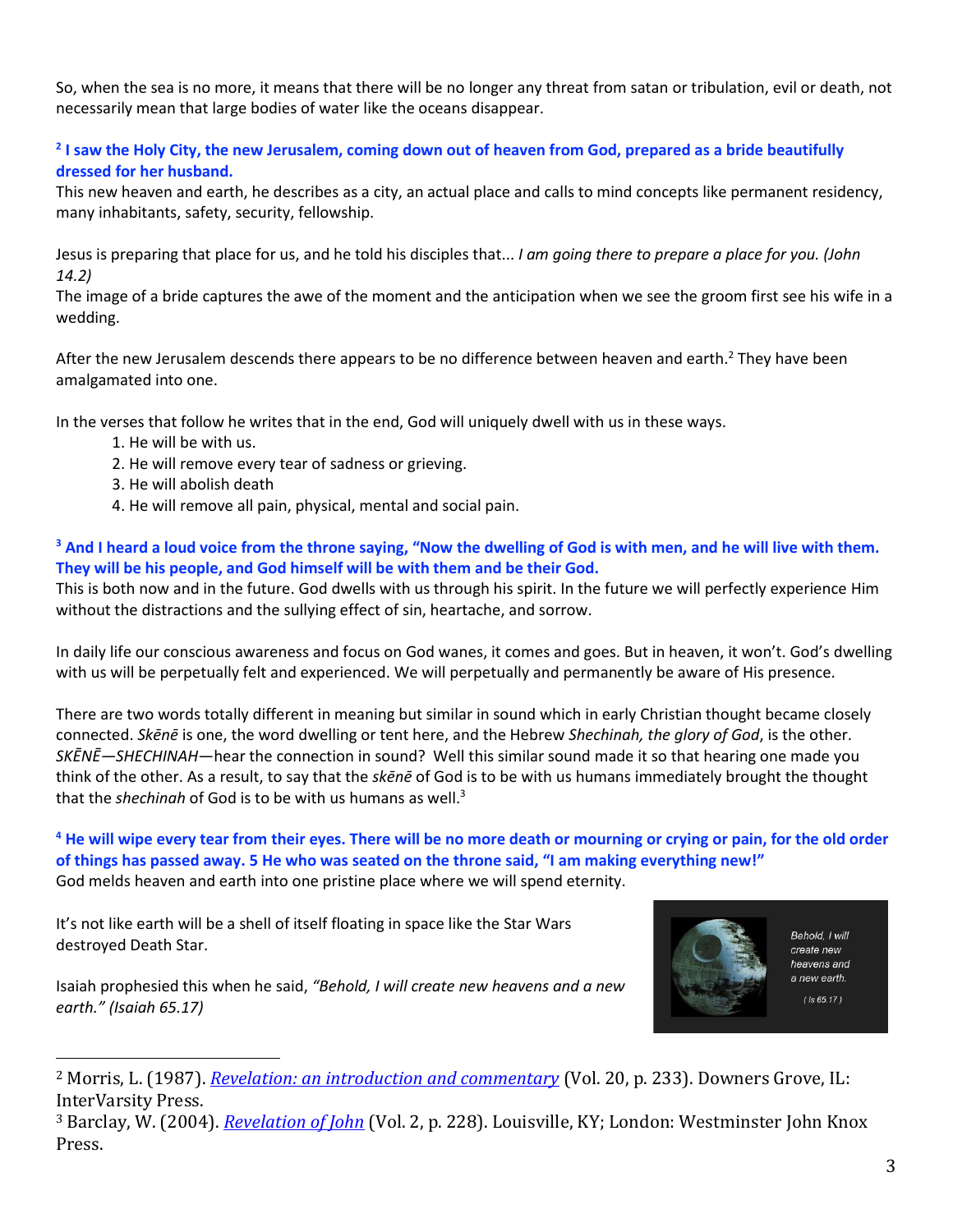## **6 He said to me: "It is done. I am the Alpha and the Omega, the Beginning and the End. To him who is thirsty I will give to drink without cost from the spring of the water of life**

Alpha and omega are the first and last letters of the Greek alphabet, the language the NT was first written in. The word for beginning means not only first in point of time but first in the sense that God is the source of all things. End not only means end in point of time but the goal as well, a sense of completion or purpose.

These names emphasize God's absolute control over the world, its history, and its creation. He was before anything else came to be. In the ancient languages using the first and last letters to describe something implied the totality of it, like we use it in a similar way. "Yep, it's covered from a to z or zed."

John is saying that all life begins in God and ends in God. He originates and completes all things. God's actions are based on His unchanging character. God has been in control since before time began and these names for God remind us of that. So, we can be assured that in this topsy turvey world now that He is in control.

And he will fully, completely, once for all quench our inner thirsts once and for all. The thirsty ones are those who have been faithful to Jesus and persevered and be courageous.

Remember the two words I began with? courage and cowardice.

John now interrupts this vision by contrasting these two kinds of people: the courageous conqueror and the cowardly compromiser.

## **<sup>7</sup> He who overcomes will inherit all this, and I will be his God and he will be my son.**

Remember the 7 churches Revelation was originally written to? John has a message for each of them. What's interesting is that he ends every section on the seven cities using this same word, overcome, be courageous. So, this is not one isolated word.

This is not salvation by works. But rather a life that overcomes is courageous in the face of the temptation to compromise, deny the faith, turn away from God.

As we overcome, remain faithful, this new heaven and earth and all its blessings will one day be ours forever. We inherit all these blessings.

These blessings contrast the sorrow, regret, and pain of an eternity apart from God for those who reject Christ that he describes next.

**<sup>8</sup> But the cowardly, the unbelieving, the vile, the murderers, the sexually immoral, those who practice magic arts, the idolaters and all liars—their place will be in the fiery lake of burning sulfur. This is the second death."** This list is a summary of typical sins which John encouraged the church to avoid.

But the first word in this list, cowardly, and the last, liars, relate to each other. The cowardly are those who buckle under pressure, compromise their so-called faith when the heat is on, and deny their faith in those circumstances. He is saying that they aren't true believers.

The liars refer to fake Christians who claimed to be followers of Jesus, but when persecution came, they compromised which revealed their lack of sincere faith. They chose self and safety rather than Christ.

So, cowards and liars are fake Christians and are put into this list of sins that reveal their true heart, cowardly pretenders, falsely claiming to follow Christ but in reality, are only fakes, maybe even fooling themselves.

*Such people claim they know God, but they deny him by the way they live. Titus 1:16*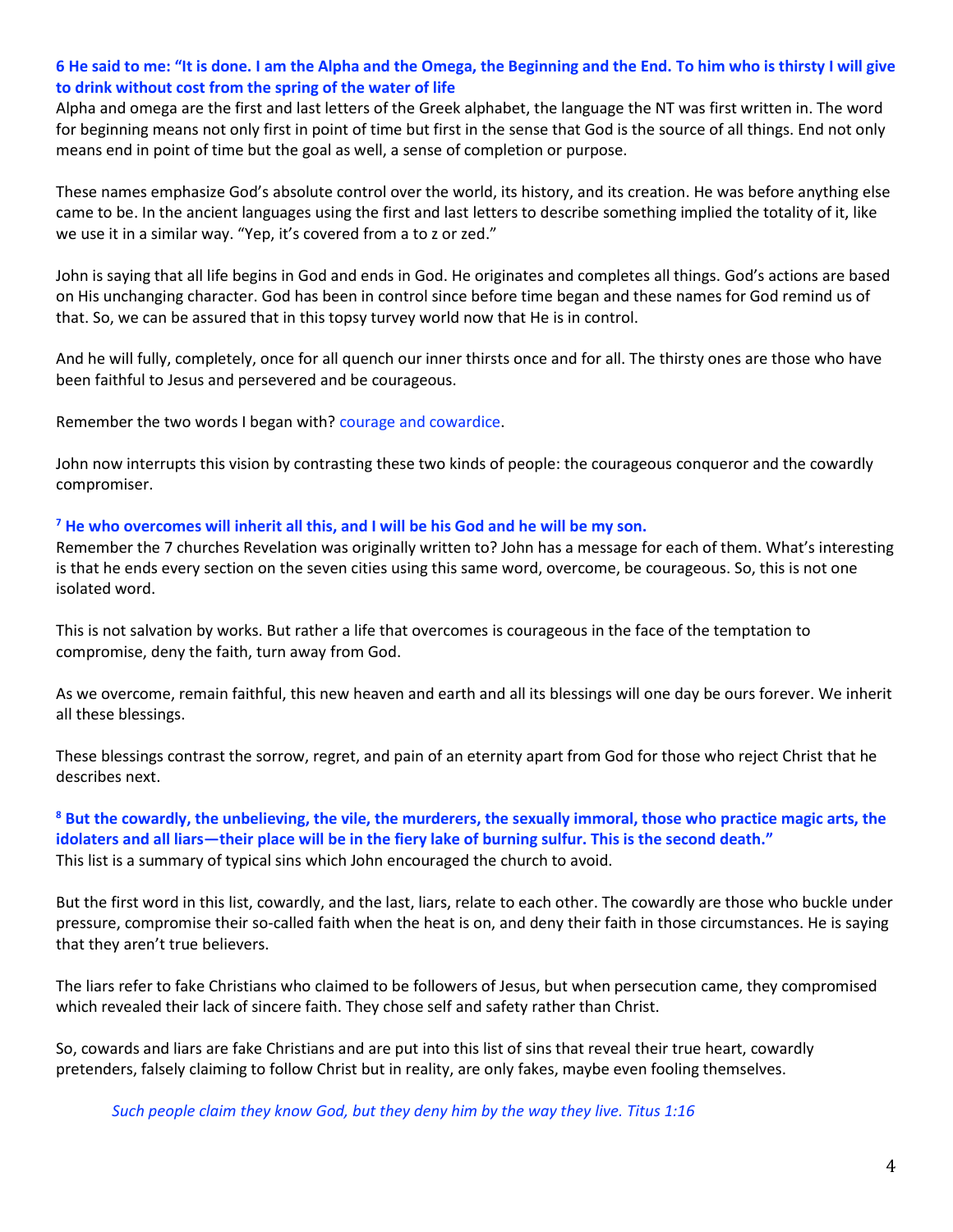In the end times there will be a kind of sorting out, the true followers of Jesus from the fakes and from those who outright rejected Jesus. The bible gives several word pictures of this last judgement: sifting of wheat from weeds (Matt. 13:24-43); sorting good fish from bad fish (Matt. 13:47-50); separating sheep from goats (Matt. 25:31-46).

The fiery lake is another reference to hell which is an eternal separation from God. It pictures the anguish that will result.

God does not give the true believer this kind of cowardice.

*For God did not give us a spirit of timidity, but a spirit of power, of love and of self-discipline. (2 Timothy 1.7)*

Let's go back to our big idea.



I get this idea of courage from the word overcome from verse 7.



Sometimes when we think of courage we think of the Braveheart of the world or when we read about someone rushing into a burning house to rescue someone. Those are most definitely examples of great courage, but most of us won't need to lead a fighting army or have the opportunity for heroic acts like these.



Maybe in those situations we should call those acts bravery, the mental state apart from fear that prompts people to do heroic things. Courage is a bit more nuanced, more of a virtue. Whereas bravery might be taking action without the presence of the emotion of fear (someone without thinking just rushes into the burning house without deliberating about what might happen to them), courage is more like taking action in spite of fear.

It's knowing that something is difficult, dangerous, or hard, but doing it anyway. Bravery is more spontaneous whereas courage comes through though and foresight. A brave act often shuts down the thinking part of our mind and the person acts on simply impulse. Courage, however, happens with full awareness and often when feelings of fear are present.

#### Courage… 1. acts in spite of fear.



The Lord knows how powerful fear is. It's wired into our brains to feel fear when we sense danger, feel unsafe, or feel uncertain about something. As a result, one of the most often repeated statements in the Bible is this *do not fear.*

Somebody has counted and said it's in the Bible 365 times. I'm not sure if it's that exact, but it appears hundreds of times. So, courage does not mean that we do not feel the emotion of fear. Rather it means we don't yield to that feeling of fear. We don't let fear keep us from doing what we should do.

We don't let fear stifle us from what God wants us to do. You better believe those early Christians felt some fear when they refused to worship the emperor and knew the consequence. You better believe that those early martyrs felt fear as they walked to their death in the arena to be torn to shreds.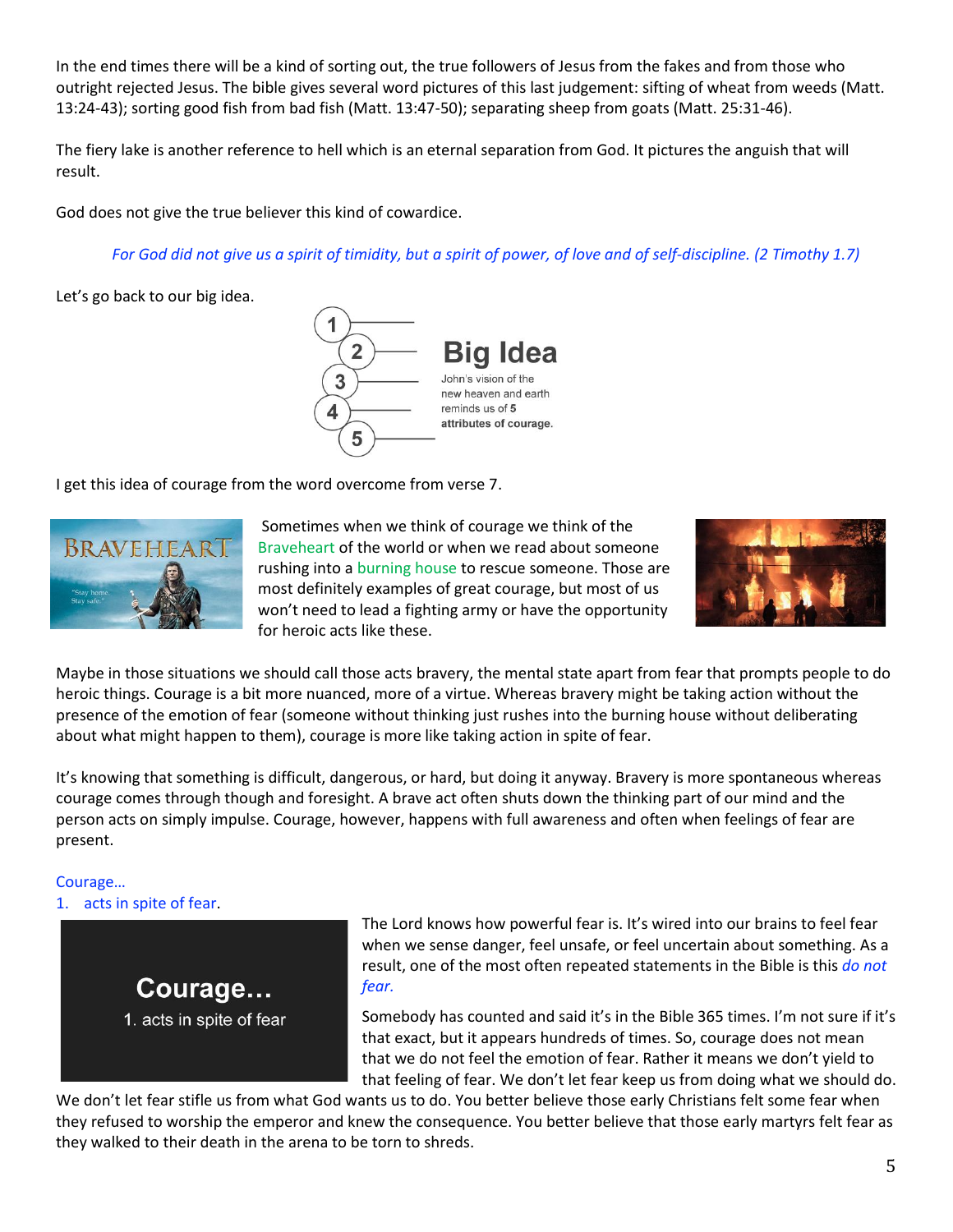# 2. does the right thing, because it is the right thing.



Number 1 and 2 are cousins. You see fear does not stifle doing the right thing. In fact, commitment to do the right thing may meaning *burning your boats*

and thus not being able to go back to where you were.

The phrase 'burning the boats' comes from **from 1519 during the Spanish conquest of Mexico**, when Hernán Cortés the Spanish commander, burned his ships so that his men would have to conquer or die. Although we may not agree with



what he did through his conquest, what he did pictures true commitment, where there is no turning back.

## 3. anticipates the benefits of courage.

3. anticipates the benefits of courage These early believers who were living in a terrible time of persecution, believed that God was in control, that Jesus would win, and that they would inherit all the promised blessings of God. They had hope and faith that God would do what he said. Look at what they and we have to look forward to.

• God would dwell with them. They would experience a richness in their relationship untainted by sin and sorrow. That beautiful phrase should be so encouraging to us. **They will be his people, and God himself will be with them and be their God.** He will wipe all their tears away.

- Death will be no more
- Everything will be new.
- The innermost thirsts of their being would be forever met.

## 4. draws strength from courageous examples.

4. draws strength from courageous examples Aren't we inspired when we hear the stories of those who have persevered, overcome their challenges, fought despite the odds? One of the most inspirational people I know is my daughter Tiffany who was diagnosed with a brain tumor at age 1 and has had 10 brain surgeries and complications from that tumor. I've shared from time to time our journey together. Yet, Tiffany earned a college degree, a double masters degree, is getting another certificate in recreation therapy, and faithfully serves and loves Jesus. When you hear those kinds of stories of courageous people, it inspires us to be

courageous, doesn't it? We need to hear each other's stories of courage. That's part of what being with the body of Christ does for us.

## 5. is animated by a someone greater than them.

5. is animated by a someone greater than them

Hebrews 11 is called the faith chapter. The writer lists several people and groups who lived by faith in God, even though they didn't physically see what awaited them. Their faith in the Lord empowered, animated, gave life to their courage to do courageous things and not act in cowardly ways. It begins this way.

*Hebrews 11.1 Now faith is being sure of what we hope for and certain of what we do not see. <sup>2</sup> This is what the ancients were commended for.*

They saw by faith. One example was Abraham. Hebrews records this about him.

Hebrews 11.10 *For he was looking forward to the city with foundations, whose architect and builder is God.*